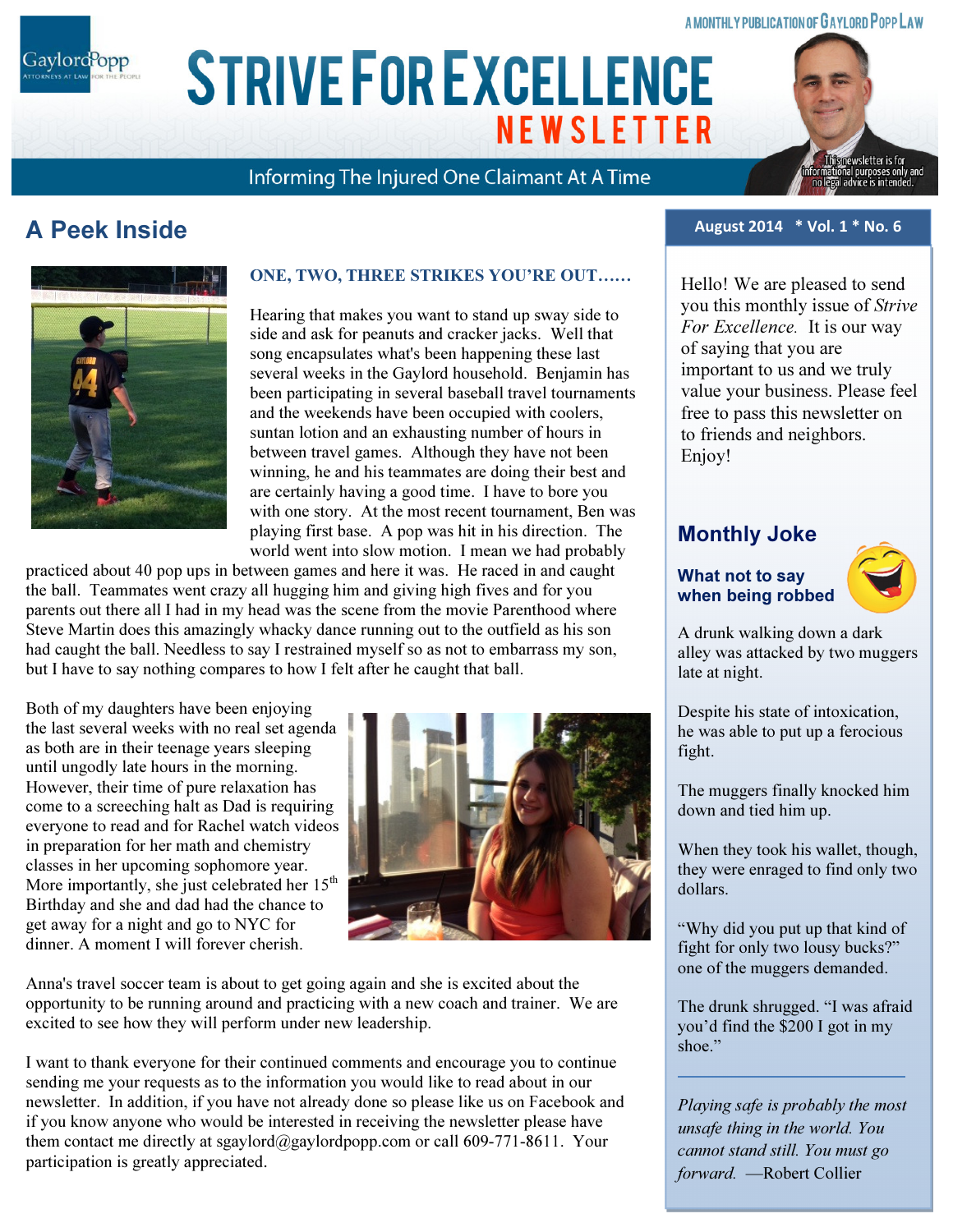#### Food Poisoning: Get The Help You Need

Food poisoning is more than just an annoyance; it can be a significant health issue that can have long lasting implications depending on the type of contamination that you were exposed to. In most food poisoning cases, especially when it comes to prepared food in a restaurant or bought for home consumption, there will be multiple parties to the lawsuit.

#### What To Do

If you experience the symptoms of food poisoning it is important to immediately seek medical assistance. Go to an emergency room, clinic or your doctor if you have symptoms of:

- Diarrhea
- Vomiting
- Nausea and stomach cramps
- Headaches and flu like symptoms
- Weakness or numbness of the limbs
- Burning or tingling sensation in the feet or hands with other symptoms

Food poisoning usually occurs in close proximity to eating food that is contaminated with any number of different organisms. Since it is essential to test for a specific organism getting medical assistance and testing immediately is critical for documentation and proof.

#### Get Legal Help

There are different types of legal claims that can be made if food poisoning is at fault. These can include strict product liability, which shows that the manufacturer did not market a safe product. Negligence allows you to show that the manufacturer, distributer, or provider failed to follow industry standards in storing, cooking, or preparing the food that allowed the bacteria to thrive. In addition, in many states breach of warranty is also a claim if, in fact, the food item was not processed, shipped or prepared in accordance with industry standards or product claims.

CONT'D ON PG.3

## GUEST OF THE MONTH

#### What Is a Motion For Temporary Relief? By: Sandy Durst, Esq. The Durst Firm, LLC

In New Jersey, the family court system is instructed to do all it can to resolve divorce cases within one year of the filing of a Complaint for Divorce. Depending on a particular case, this can seem like a very quick or painfully slow timeframe. Because of the length of time between the filing a complaint for divorce and scheduling of a trial, issues routinely arise that require immediate attention. Issues such as spousal support, child support, payment of household



bills, and parenting time can be addressed by the filing of a motion for temporary, or pendente lite, relief.

These types of motions are very common and are done by filing a notice of motion with the Court which sets forth the specific relief requested and supporting certifications signed by the parties. If a party is seeking financial relief of some sort, then a Case Information Statement (also referred to as a CIS) must be filed, if one has not yet been submitted. The Case Information Statement is perhaps the most important document in your divorce. The CIS shows current income, the prior year's income, monthly expenses of the household, including shelter expenses, transportation expenses and personal expenses, as well as assets and liabilities. You should also attach your last three pay stubs and prior years' income tax returns. The more information you can supply, the better informed the judge will be and the more likely you can prevail.

The Notice of Motion and the Response and Reply must be filed in accordance with the timeframes set forth in the New Jersey Court Rules. Following the filing schedule allows the Judge to review these papers prior to the hearing date, and after hearing oral argument of counsel on the issues, will make a decision. Since this is not a full trial on the issues, the Court relies heavily on the financial information submitted as well as the information provided in certifications.

When raising a temporary alimony claim it is imperative to address all of the statutory factors as best possible. Assets and liabilities are dealt with under the Equitable Distribution statute. Other issues that may be heard on a pendente lite or a temporary basis are those of college tuition expenses, the sale of the marital residence, requests to restrain the parties from liquidating or transferring marital assets, requests for continuation of medical insurance or life insurance, and requests for attorneys' fees or expert witness fees. These temporary orders of the court are temporary in nature and become void upon the entry of a judgment of divorce or property settlement agreement.

For more information on divorce and family law, contact Sandy at www.thedurstfirm.com or at 609-439-9079. Additional information is available on The Durst Firm's Facebook page and Sandy's weekly radio show, Divorce 101, on 920 AM on Saturday mornings at 11:00am.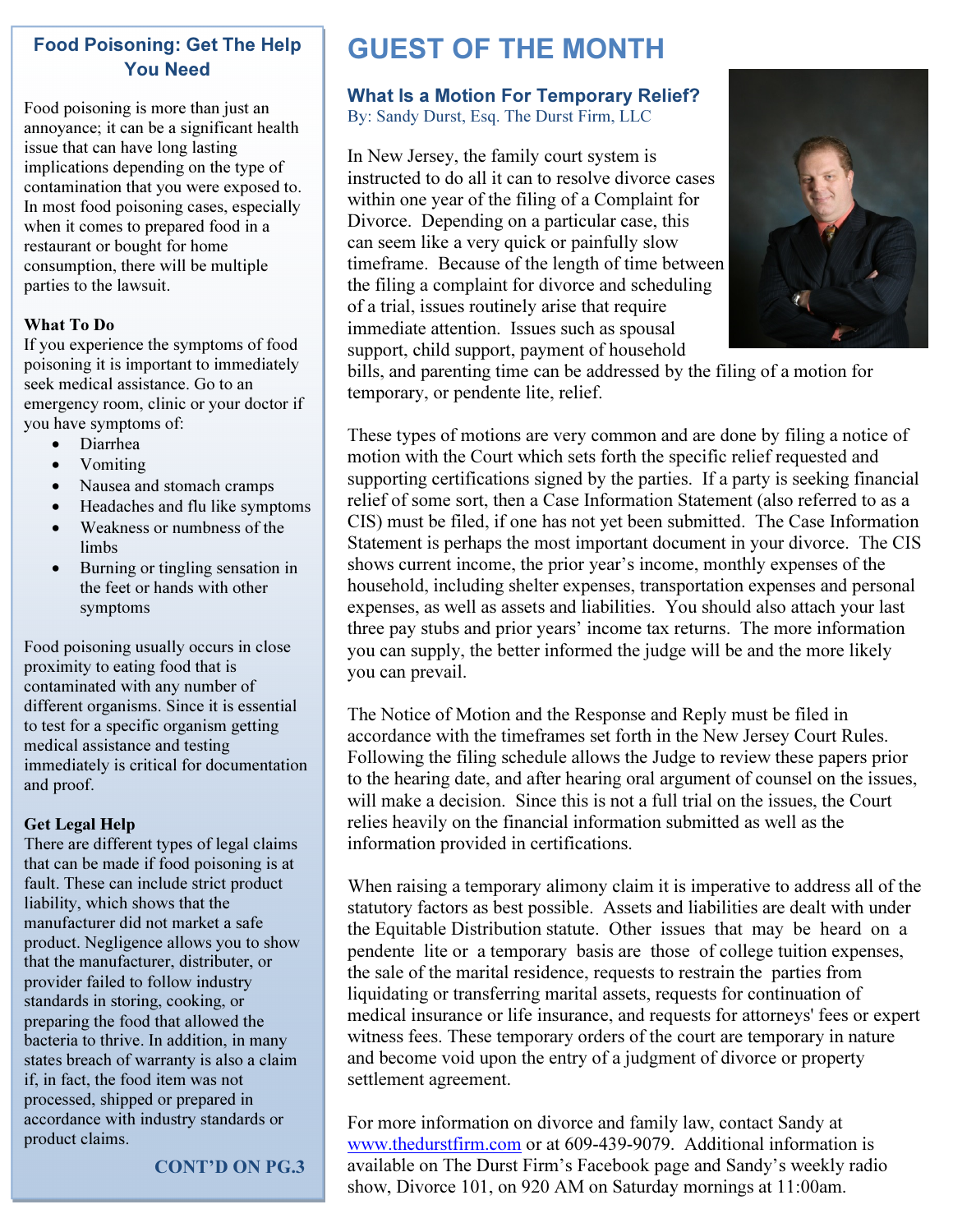### Tech Tips with Dan Little

A good password is one that's hard to guess, yet easy to remember. So here are a few methods to create a password, in roughly increasing difficulty.

#### In general:

- No password is uncrackable.
	- o The best you can do is make it difficult to determine your password.
	- o What's the worst password? The one you've forgotten.
- Whatever method you choose, it's occasionally a good idea to change your password.
	- o The more important the password, the more often it should be changed.
	- o Why? If someone currently knows your password, change it and then they won't.
- The longer the password; the harder it is to guess.
- Some clever people are using **social engineering** to obtain passwords.
	- o If somebody calls or emails, requesting your password, it's a bad idea to give it to them.

#### Some Password Creation Methods:

- **Default** (same as none):
	- o Many programs and services assign a default password. Change this to a new password immediately.
- Personal info:
	- o Your name, initials, location (zip code), birthday, license plate etc.
- Mixed-Case Dictionary Words (alternating UPPER-lower case letters) o Examples: paSSworD, PLaceBO
- Mixed-case Word with Number(s)
	- o Examples: 9fiNgeRS, loVELy68
	- o Stats: Tacking on a number from 0-9 before or after a word gives 20 more variations to the password. Using 00-99 before or after the word, gives 200 variations.
- Mixed-case Word(s)/Letter(s)
	- o Combining words and/or extra letters
	- o Examples: GUessTHis, BiKeFisH
- Mixed-case Words/Numbers/Letters/Special Characters
	- o Examples: No50WaY2, puT863MoX

About Dan Little: Dan is the Head Honcho at A Different Kind of IT, an Information Technology and Services Consulting Firm with a Difference based in Philadelphia. Interested in hearing more? Email info@different-kind-it.com

### In The Office

We are thrilled to announce that Gaylord Popp has two brand new members. Parker Lawrence joined the world in May. Parker is Larry's first grandson and he and mom Jessica (Larry's daughter) are doing great and providing awesome pictures of their daily activities. In addition, Ingrid Garcia our newest PI paralegal, had a baby boy Jeffrey. Mom and son are doing well.

On August 20, 2014 I will be a co-presenter on complex workers' compensation issues for the National Business Institute in Princeton, New Jersey talking about litigating products and toxic tort issues as well as providing a talk on ethics.

#### Food Poisoning Cont'd

#### What your Lawyer Does

Your lawyer in a food poisoning case will determine who is actually liable. This may be one specific person or business or it may include multiple parties, which is the most common scenario. In the case of a supply chain situation there may be multiple parties to the suit. Your lawyer will ensure that all parties are included in the lawsuit. There are different time limitations in each state with regard to food poisoning cases. Talk to your attorney as soon as possible if you feel that you have been a victim of food poisoning as gathering evidence, finding others to support your claim, and being able to provide the food poisoning occurred becomes more difficult as time passes.

### THANKS TO OUR CLIENTS!

Our practice continues to grow and we recognize that our best clients come from your referrals. Referrals are welcome and we want to take a moment and THANK those who have referred new clients to US. It's the biggest compliment we can receive!

Many thanks to:

Lawrence Allen Ed Rios Archie Davis Shantel Ford Sue McNair Lawrence Marshall case Derick DeLima Cheri Wong Matt Fletcher Chris Castles Lisa Castles

Be sure to visit our website at www.gaylordpopp.com for free offers and connect with us via: